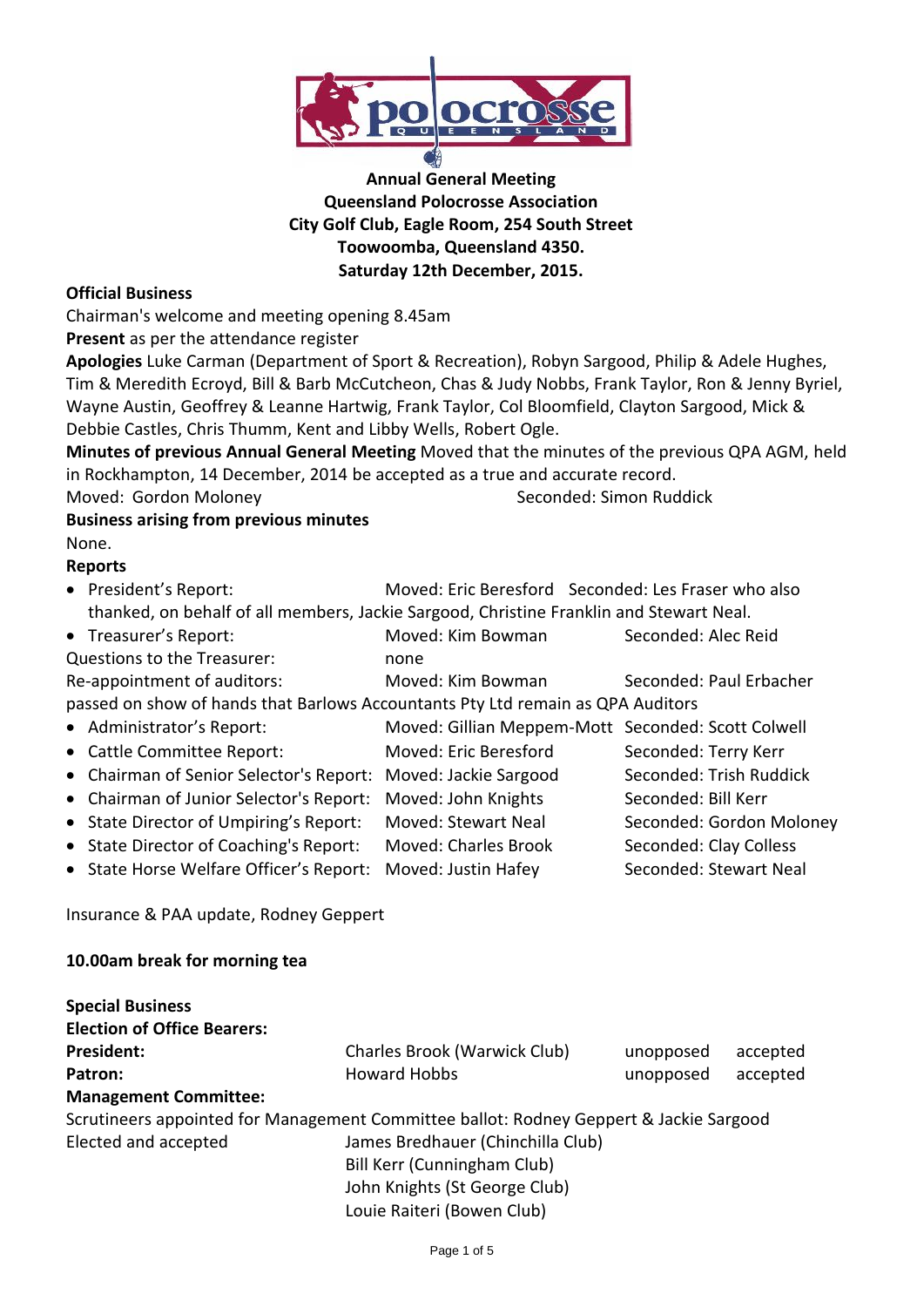

## **Senior Selectors:**

| Scrutineers appointed for Senior Selectors ballot: Christine Franklin, Tim Gall<br>Elected and accepted<br><b>Junior Selectors:</b>                                                        | Robyn Cooper (Cunningham Club)<br><b>Russell Davison (Tansey Club)</b><br>David Hayward (Chinchilla Club)<br>Gordon Moloney (Roma Club)<br><b>Bill Taylor (Bauhinia Club)</b> |                                                  |  |  |  |
|--------------------------------------------------------------------------------------------------------------------------------------------------------------------------------------------|-------------------------------------------------------------------------------------------------------------------------------------------------------------------------------|--------------------------------------------------|--|--|--|
| Scrutineers appointed for Junior Selectors ballot and all following ballots: Rodney Geppert & Jackie<br>Sargood                                                                            |                                                                                                                                                                               |                                                  |  |  |  |
| Elected and accepted                                                                                                                                                                       | James Bredhauer (Chinchilla Club)<br>Jess Duncan (Warwick)<br>Kylie Dunstan (Gold Coast Club)<br>Jamie Lamb (Cunningham Club)<br>Frank Taylor (Bauhinia Club)                 |                                                  |  |  |  |
| <b>State Director of Umpiring:</b>                                                                                                                                                         | Paul McGrath (Warwick Club)<br>unopposed<br>accepted                                                                                                                          |                                                  |  |  |  |
| <b>Motion:</b><br>That all ballot papers be destroyed following the ballots.<br>Moved: Christine Franklin<br>Proposed 2016 Player Affiliation Fees: Kim Bowman<br>Carried by show of hands | Senior player \$430<br>٠<br>Intermediate \$370<br>٠<br>Junior<br>٠<br>Mini<br>٠<br>Limited player \$345<br>Trial<br>٠                                                         | Seconded Paul Erbacher<br>\$160<br>\$80<br>\$300 |  |  |  |
|                                                                                                                                                                                            |                                                                                                                                                                               |                                                  |  |  |  |

# **2017 State Club affiliation fees:** To remain at \$600 for 2017

Carried by show of hands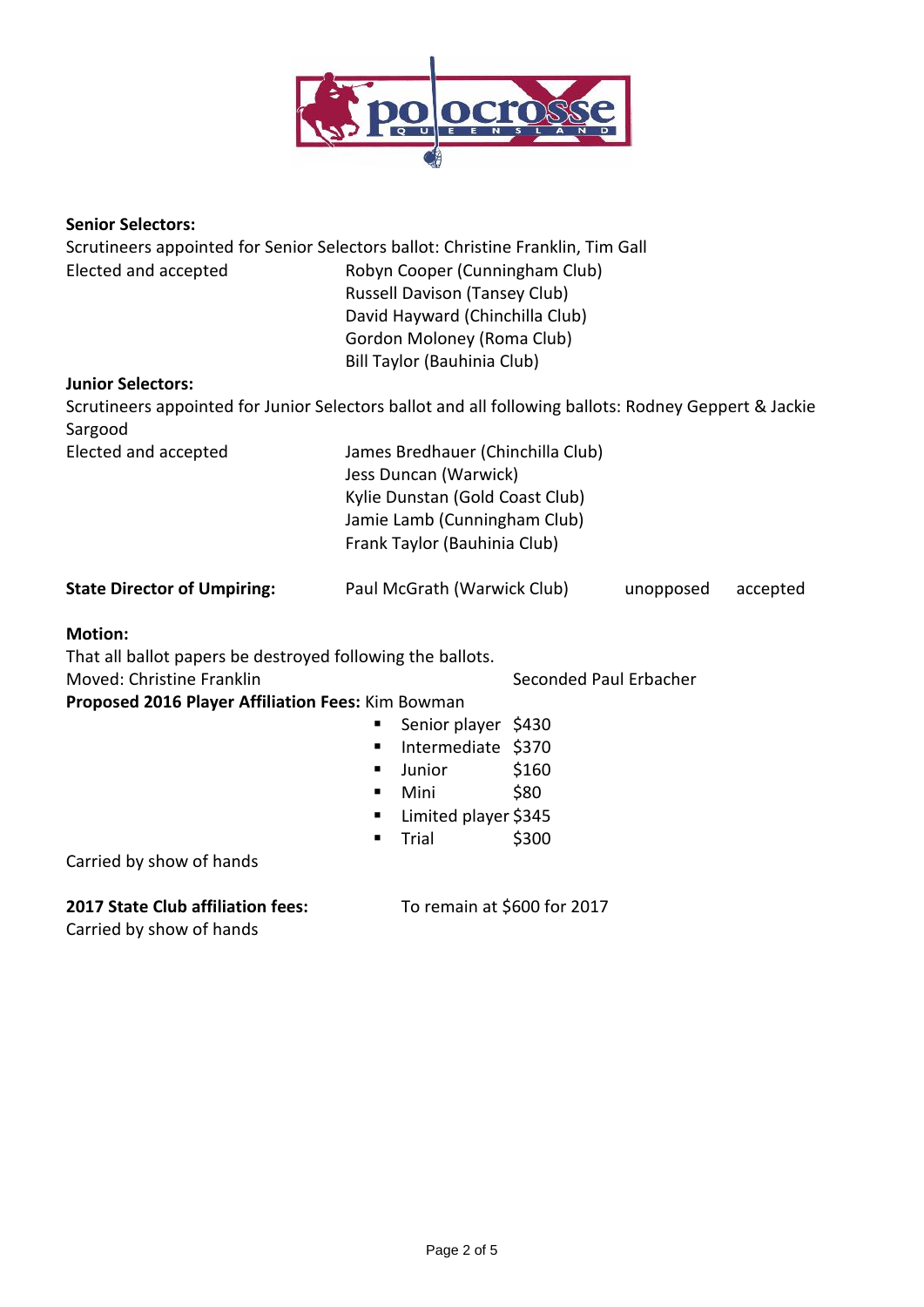

# **Queensland Polocrosse Association Notices of Motion 2015 AGM**

# **Motion 1:**

The Management Committee of the Queensland Polocrosse Association would like to move a special resolution to adopt the proposed amendments to the Queensland Polocrosse Association Inc. Constitution, as reflected in the version of the Constitution circulated with this notice and as distributed to members at the Annual General Meeting.

Background:

- This motion refers to clause 22 & 23 of the QPA Constitution, which deal with the appointment of Selectors and the Director of Umpiring.
- The motion is designed to enable Clubs to nominate candidates for the position of Selectors and then for the elected QPA Management Committee to appoint from this list or any other individual they see fit. The Director of Umpiring will be elected at the AGM.

## **Result: Carried**

## **Motion 2:**

The Management Committee of the Queensland Polocrosse Association would like to move a second special resolution to further amend the Queensland Polocrosse Association Inc. Constitution, as amended by the special resolution proposed by Motion 1 to delete clause 22.4

"*The successful senior Selectors shall be ineligible for state representative teams selection."* 

#### **Result: Lost**

#### **Motion 3:**

The Chinchilla Polocrosse Club moves that clause 22.4 of the Constitution be changed to allow State Level Masters Competitors to accept nominations and hold the position of a State Senior Selector. Moved: Shannon Grills Seconded: Luke Grills Background:

To return to the successful way we have chosen selectors for some years now.

#### **Result: Lost**

# **Motion 4:**

The Warwick Polocrosse Club moves that the Queensland Club Titles be re-located to a date in July 2017 - on a trial basis.

Moved: Cameron Shepherd Seconded: Les Fraser Background:

- The first weekend in September appears to have been too hot over the past couple of years.
- It is not practical to have horses in peak condition for the length of the season.
- Suggest it would improve the standard at the State Titles.

#### **Result: Lost**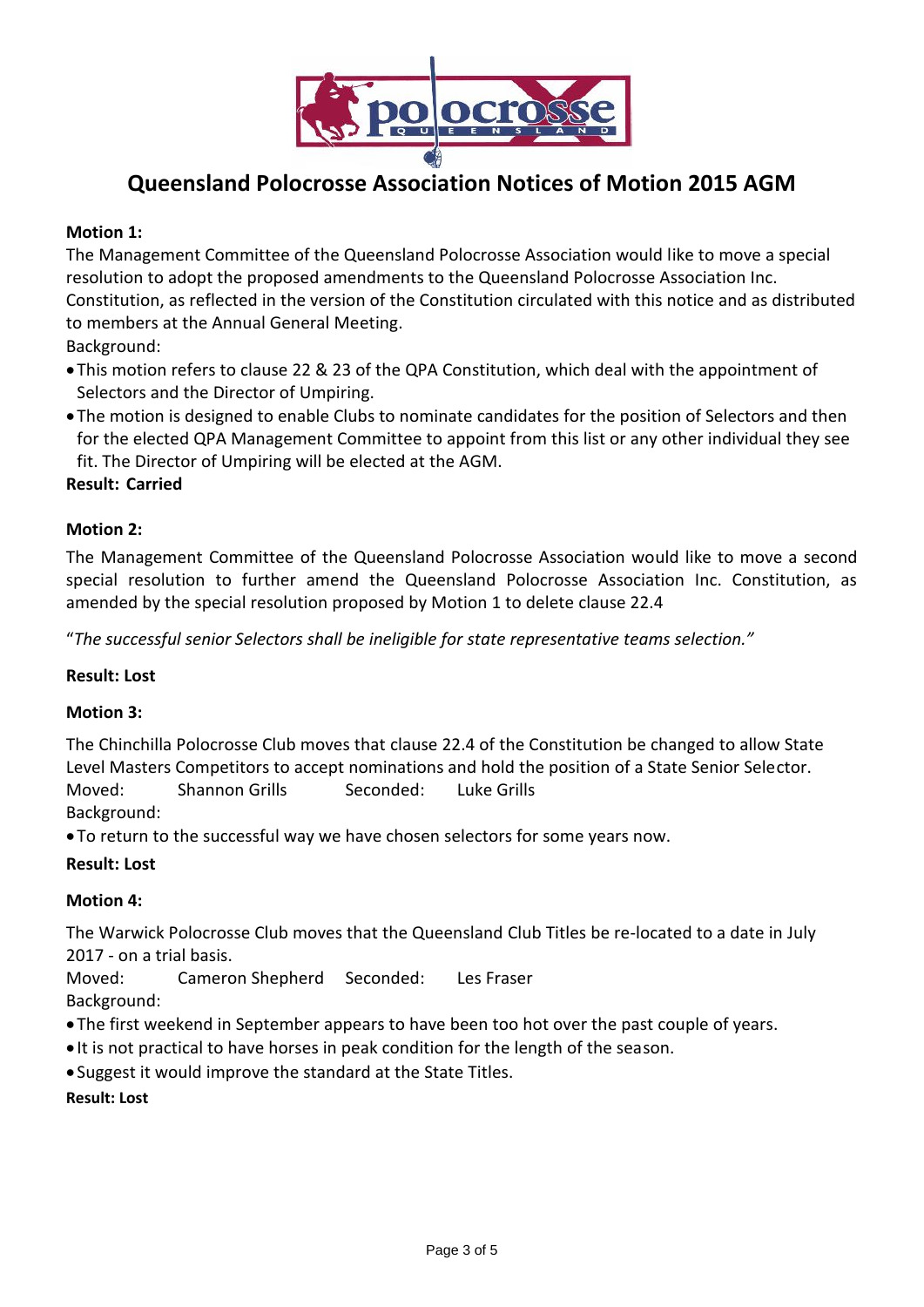

# **Motion 5:**

The Wandoan Polocrosse Club moves that the Queensland Polocrosse Association host junior and intermediate trials annually in September every year at a central location.

Moved: Robert Hoffman Seconded: Jason Erbacher Background:

- Gives isolated junior and intermediate players that do not get exposure or consideration for selection a chance.
- This format puts all interested juniors and intermediates on a level playing field.
- It exposes weakness in players that can't perform under pressure.

#### **Motion amended**

## **Amendment from the floor to Motion 5:**

The Wandoan Polocrosse Club moves that the Queensland Polocrosse Association host junior and intermediate trials annually at a central location.

Moved: Robert Hoffman Seconded: Paul Erbacher Result:

#### **Result: Carried**

#### **Motion 6:**

The Quilpie Polocrosse Club moves that the Queensland Polocrosse Association Inc. open a separate bank account with one of the "big 4 banks" for the purpose of player registrations to be paid into. Moved: Steven Hall Seconded: Karen Hall Background:

Currently it can take up to four days for monies to clear through the Warwick Credit Union, by using one of the "big 4 banks" would allow for monies to be cleared much sooner. Thus allowing for quicker registrations.

#### **Result: Motion rescinded by Steven Hall Seconded: John Girdler**

#### **Motion 7:**

The Tambo Polocrosse Club moves that Central West Zone would like to amalgamate players with the Leichardt Zone for the next Qld Zone titles in 2017 as a one off trial. Players from both Zones to have equal opportunity to be selected in all teams and not impinged by their Club affiliations. Moved: Rachael Sargood Seconded: Isabella Elmes

Background:

A discussion was held in relation to the Qld Zone Titles, Central West Zone did not even field a full team, due to the lack of nominations, for the recent event and it is felt that the Zone Titles have lost their relevance. Previous motions to the QPA AGM for the Zones to be made more even (namely splitting South East Zone and moving Zone boundaries) have been continuously defeated. Several proposals were discussed including abolishing Titles and holding a graded state wide event or amalgamating with other zones. As Central West Zone has a large amount of money and history it was also felt that a permanent amalgamation was not desired at this time unless a state-wide solution is found.

**Result: Lost**